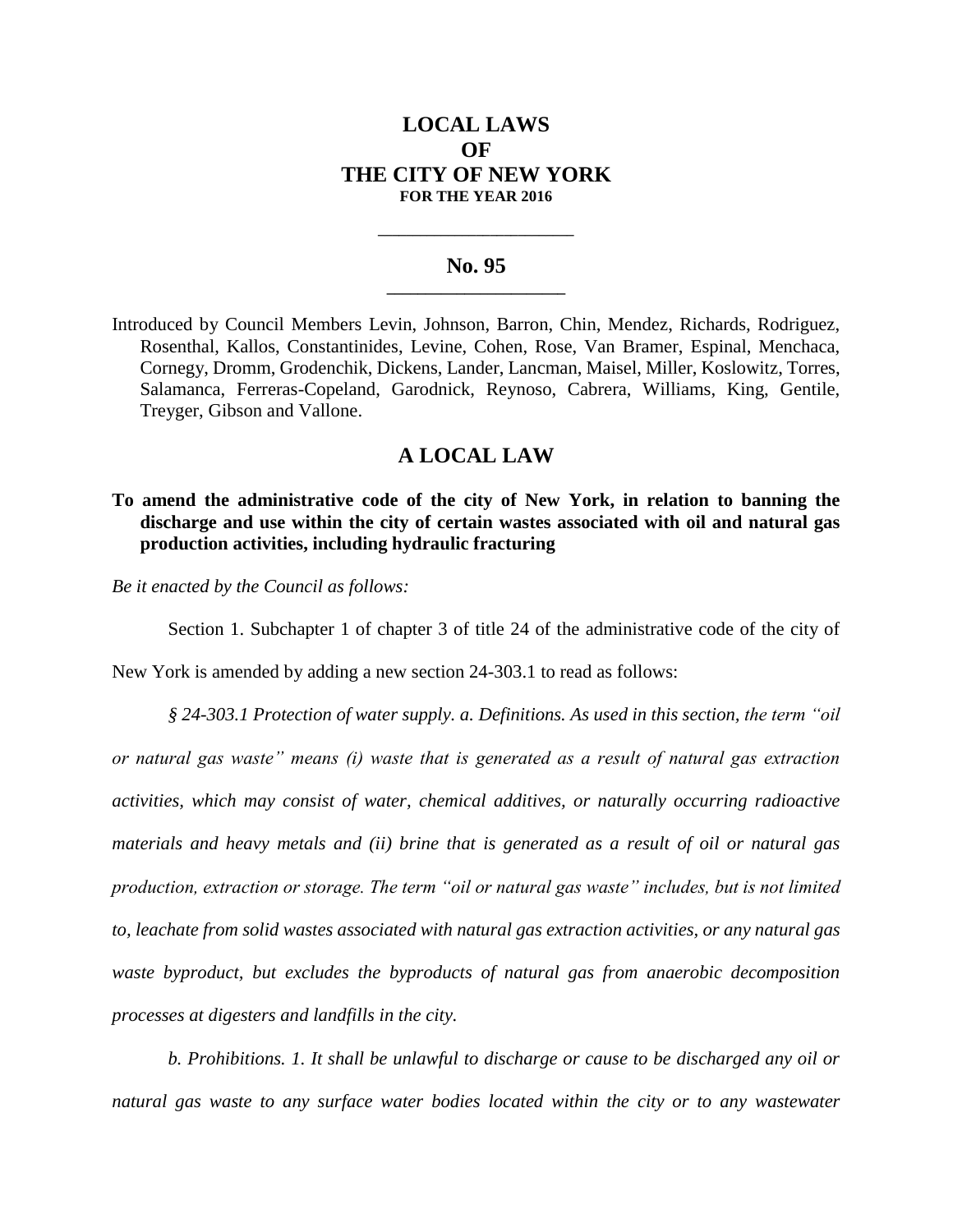*treatment plant located within the city. Officers and employees of the department of environmental protection and officers of the department of sanitation may issue summonses, appearance tickets and notices of violation for violations of this paragraph.*

*2. It shall be unlawful to apply or cause to be applied any oil or natural gas waste on any road, real property or landfill located within the city. Officers and employees of the department of environmental protection may issue summonses, appearance tickets and notices of violation for violations of this paragraph.*

*c. Contracting. All city bids or contracts for the construction or maintenance of a city road shall include a provision stating that no materials containing or manufactured from oil or natural gas waste shall be utilized in providing such a service.* 

§ 2. Subdivision b of section 24-346 of the administrative code of the city of New York, as amended by local law number 55 for the year 2013, is amended to read as follows:

b. Any person who violates or fails to comply with any of the provisions of this chapter and chapter four of this title or any order, rule or regulation issued by the board or commissioner or with the conditions of any permit issued by the commissioner within the city of New York shall be liable for a civil penalty of not less than fifty nor more than one thousand dollars for each violation, except that *the civil penalty for violating section 24-303.1 shall be not less than two thousand five hundred dollars nor more than twenty-five thousand dollars and* the civil penalty for the removal of a manhole cover in violation of section 24-304 shall be not less than two thousand five hundred dollars nor more than ten thousand dollars. In the case of a continuing violation each day's continuance shall be a separate and distinct offense. The environmental control board shall have the power to impose such civil penalties. A proceeding to impose such penalties shall be commenced by the service of a notice of violation returnable to such board. Such board, after a